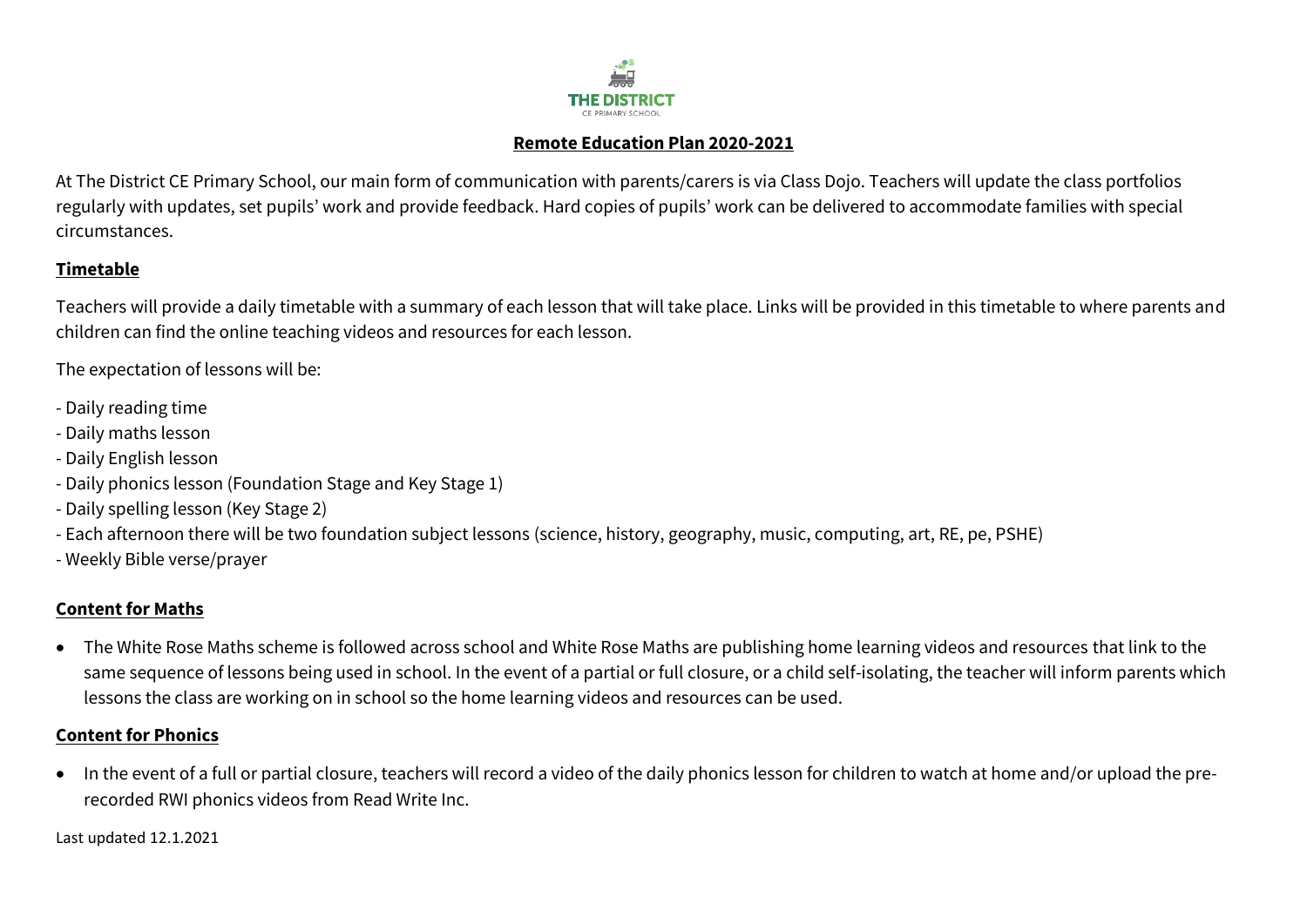• In the case of an individual child self-isolating, the teacher will inform parents which resources to access from the Read Write Inc programme.

## **Content for English**

- In the event of a full or partial closure, teachers will record a video of an input to the English focus each day for children to watch as an introduction. They will remain online so pupils can ask questions and get support/feedback at point of need.
- The school follows the Purple Mash spelling scheme. This will continue each week with teachers providing spelling resources for the spelling pattern. There will be a spelling test set each week.
- Handwriting activities will be set each week with a demonstration video from the teacher for the children to watch.

## **Content for Other Subjects**

As well as English and maths, there will be two learning project lessons will be provided for foundation subjects each day. These will follow the same schemes that are being followed in school.

#### **Contact with Teachers**

In the event of a full or partial closure, teachers will hold live sessions on Microsoft Teams daily. The purpose of these will be for the children to all be in contact together as a class; for the teacher to summarise the learning for that day and teach and feedback to pupils more frequently. There will a teacher dedicated to remote learning who will be able to support pupils and parents to access their online learning and upload their work.

# **Staffing**

A class teacher who is self-isolating, but fit for work, will be expected to deliver input lessons remotely via Microsoft teams, whilst being supported in class by a suitable member of staff. This will help the pupils to remain on track and provide consistency for the children. Staff will also take their PPA entitlement during this time.

Staff will work as cohort partners, one will lead the remote learning and the other will lead the teaching in school.

#### **Vulnerable Pupils**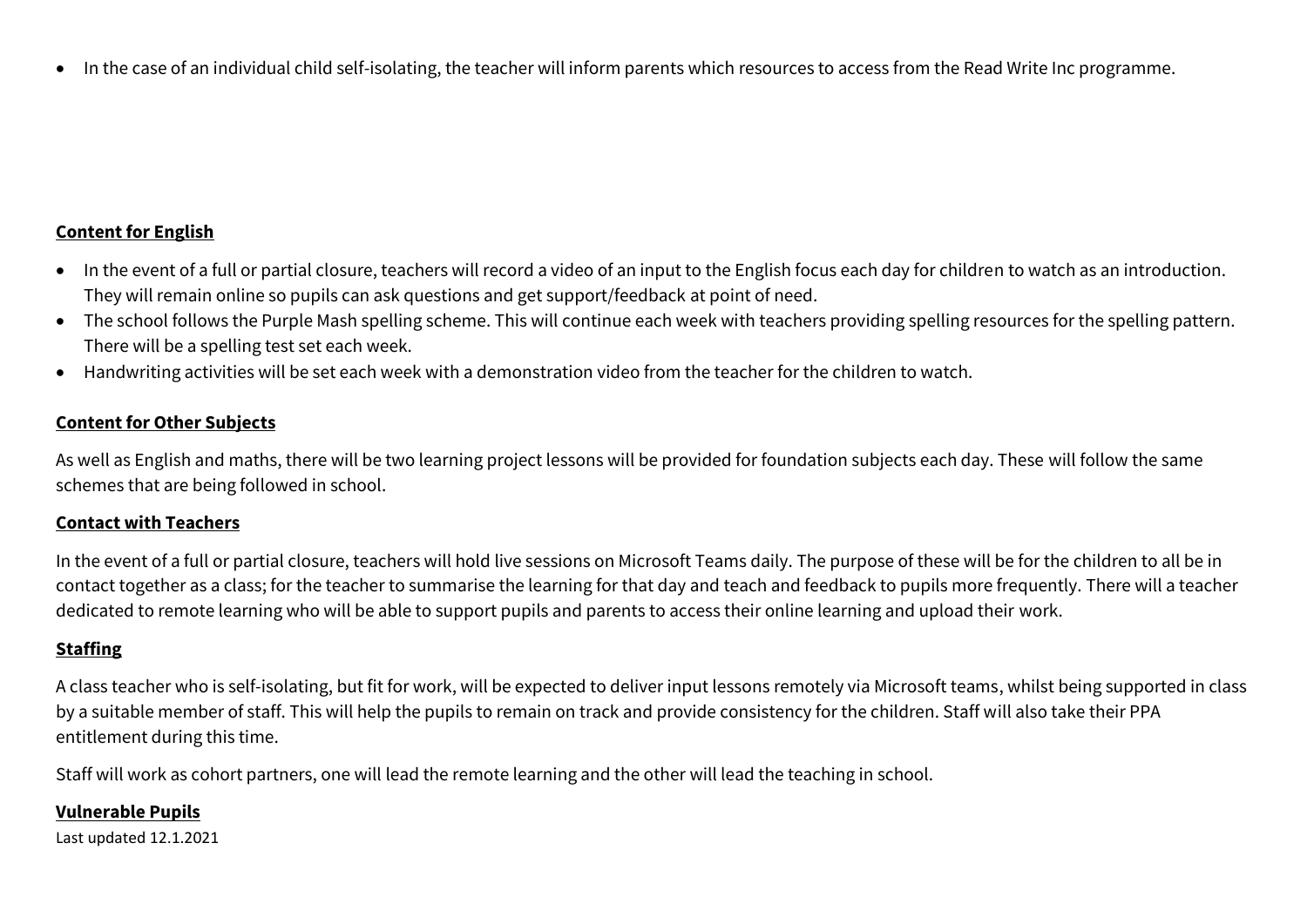Vulnerable pupils will be contacted by our pastoral team. Refer to the School vulnerability pathway for more information regarding vulnerable pupils.

#### **Access to Technology at Home**

A survey was carried out in early September 2020 to find out about pupils access to technology at home. This has helped inform school of any children who may need their provision altering to suit their access to technology and which children may be eligible to receive some support with technology from school. The device lists will be updated regularly.

# **Communicating plans to parents including 'how to' guides of using different technology**

There is a section on the school website: children's info: children's online resources, which contains information about each of the different online learning platforms that we use to ensure that parents are able to support their child to access each site. Class Dojo will also be used to share further guidance.

# **Logins to Online Learning Platforms**

The school subscribes to several online learning resources, which can be accessed at home. It is essential that children and parents have access to all the relevant login details from the start of the school year, so that they are immediately available in the event of a closure of self-isolation. The login details will be sent through the Class Dojo app.

Login details that will be included are:

- Microsoft Teams
- Purple Mash
- Accelerated Reader
- Times Tables Rockstars
- Reading Plus (KS2)
- Century Tech (Y2 -Y6)
- IDL
- Spelling frame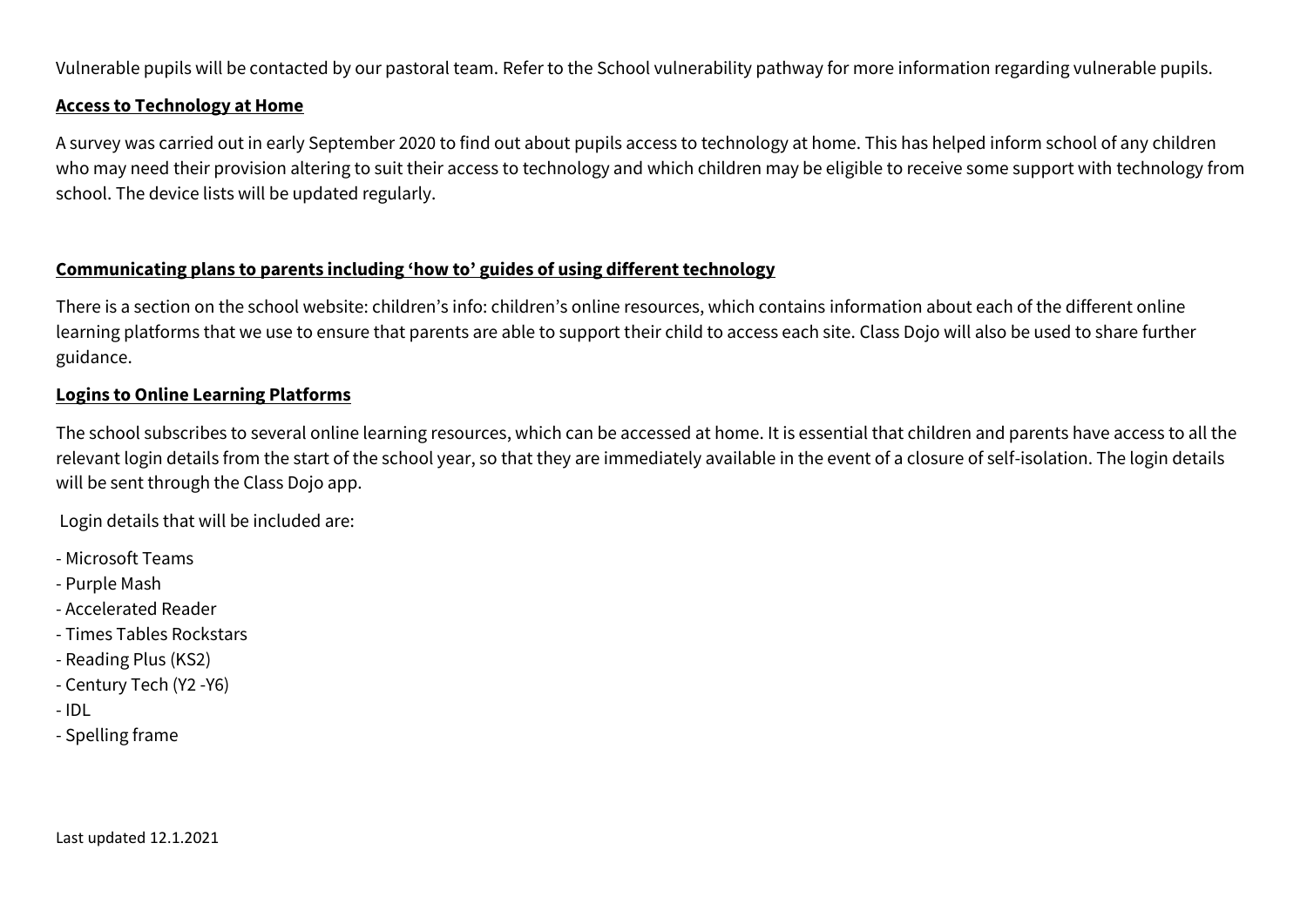# **Remote Learning- Scenario Grid**

All scenarios are dependent on the pupil being fit and well enough to complete the work.

|                    |    | <b>Work setting</b>          | Day set               | Feedback/ check up              | <b>Availability</b>                |           | <b>Alternative</b>      | <b>Monitored</b> |
|--------------------|----|------------------------------|-----------------------|---------------------------------|------------------------------------|-----------|-------------------------|------------------|
|                    |    |                              |                       |                                 |                                    |           | arrangements            | by:              |
| <b>Individuals</b> | 1. | Class teachers set learning  | Monday (or the        | Feedback is given primarily     | Teachers, who are fulfilling their |           | If the class teacher is | Line             |
| – short            |    | activities using Class Dojo. | day after             | through Teams meetings, the     | usual classteacher role, will be   |           | unwell, SLT will liaise | manager          |
| term               | 2. | Home learning is based on    | notification of       | chat box function and via Class | available after 3.30pm to          |           | with year-group         | <b>SLT</b>       |
| (self-             |    | the core class learning that | quarantine.)          | Dojo.                           | respond to parents, set learning   |           | partners to provide     |                  |
| isolating:         |    | week. (Differentiated        |                       | Simple feedback, based on the   | and provide feedback. There is     |           | home learning.          |                  |
| up to 2            |    | according to need.)          | Completion and        | school's Feedback Policy, is    | no expectation for teachers to     |           | If pupils do not have   |                  |
| weeks)             | З. | In some cases the pupil can  | return/uploading      | provided after work is          | respond to parental queries after  |           | access to the           |                  |
|                    |    | access live teaching via     | to portfolio          | submitted.                      | 5.00pm.                            |           | Internet, a hard copy   |                  |
|                    |    | Microsoft Teams.             | expectations are      | Dojos are awarded for           |                                    |           | of the activities/      |                  |
|                    | 4. | *See timetable for           | clarified.            | completed work.                 |                                    |           | resources will be       |                  |
|                    |    | expectations.                |                       | Teachers will check on pupil/   |                                    |           | delivered.              |                  |
|                    |    |                              |                       | family welfare.                 |                                    |           |                         |                  |
| <b>Individuals</b> | 1. | Class teachers set learning  | <b>Monday</b> (or the | Feedback is given primarily     | Teachers, who are fulfilling their | $\bullet$ | If the class teacher is | Line             |
| - long term        |    | activities using Class Dojo. | day after             | through Teams meetings, the     | usual class teacher role, will be  |           | unwell, SLT will liaise | manager          |
| (shielding         | 2. | Home learning is based on    | notification of       | chat box function and via Class | available after 3.30pm to          |           | with year-group         | <b>SLT</b>       |
| for those          |    | the core class learning that | quarantine.)          | Dojo.                           | respond to parents, set learning   |           | partners to provide     |                  |
| who are            |    | week. (Differentiated        |                       | Simple feedback, based on the   | and provide feedback.              |           | home learning.          |                  |
| clinically         |    | according to need.)          | Completion and        | school's Feedback Policy, is    |                                    | $\bullet$ | If pupils do not have   |                  |
|                    |    |                              | return/uploading      |                                 |                                    |           | access to the           |                  |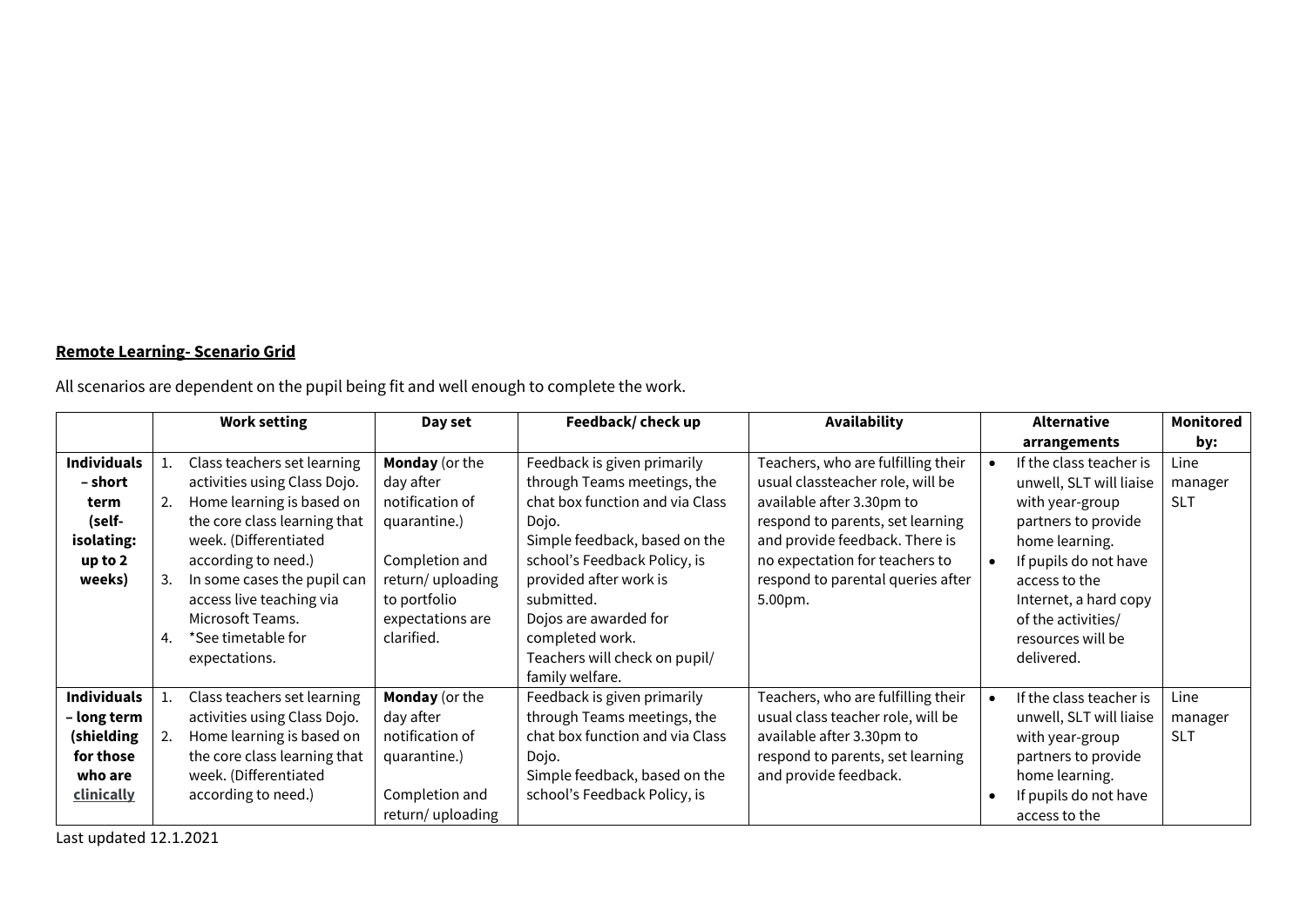| extremely<br>vulnerable)                                                                | 3.<br>4. | *See timetable for<br>expectations.<br>Additional paper based<br>materials and equipment<br>will be delivered if needed.                                                                                                                                                                                          | to portfolio<br>expectations are<br>clarified.                                                                                                            | provided after work is<br>submitted.<br>Dojos are awarded for<br>completed work.<br>Teachers will check on pupil/<br>family welfare.                                                                                                                                                                                                                                                                                                                      | There is no expectation for<br>teachers to respond to parental<br>queries after 5.00pm.                                                                                                                             |           | Internet, a hard copy<br>of the activities/<br>resources will be<br>delivered.                                                                                                                                       |                               |
|-----------------------------------------------------------------------------------------|----------|-------------------------------------------------------------------------------------------------------------------------------------------------------------------------------------------------------------------------------------------------------------------------------------------------------------------|-----------------------------------------------------------------------------------------------------------------------------------------------------------|-----------------------------------------------------------------------------------------------------------------------------------------------------------------------------------------------------------------------------------------------------------------------------------------------------------------------------------------------------------------------------------------------------------------------------------------------------------|---------------------------------------------------------------------------------------------------------------------------------------------------------------------------------------------------------------------|-----------|----------------------------------------------------------------------------------------------------------------------------------------------------------------------------------------------------------------------|-------------------------------|
| <b>Partial</b><br>lockdown<br>(Identified<br>year<br>groups)<br>short term<br>(2 weeks) | 2.       | Class teacher will hold<br>whole class Microsoft<br>Teams meetings to register<br>the pupils and provide<br>online teaching<br>throughout the day.<br>Class teacher will use<br>Microsoft Teams/Dojo to<br>film input lessons and<br>upload onto Class Dojo for<br>any pupils who cannot<br>access live teaching. | <b>Daily</b> (or the day<br>after notification of<br>quarantine.)<br>Completion and<br>return/uploading<br>to portfolio<br>expectations are<br>clarified. | Feedback is given primarily<br>through live Teams meetings,<br>the chat box function and via<br>Class Dojo.<br>Simple feedback, based on the<br>school's Feedback Policy, is<br>provided after work is<br>submitted.<br>Dojos are awarded for<br>completed work.<br>Teachers will check on pupil/<br>family welfare.<br>Teachers/ TAs will contact the<br>parents of pupils who are not<br>engaging. Engagement will be<br>recorded on a weekly overview. | Teachers, who have<br>quarantined, but are fit for work,<br>will be available from 8.30 to<br>12.00 and 12.55 to 4.45pm.<br>There is no expectation for<br>teachers to respond to parental<br>queries after 5.00pm. | $\bullet$ | If the classteacher is<br>unwell, SLT will liaise<br>with year-group<br>partners to provide<br>home learning.<br>If pupils do not have<br>access to the<br>Internet, a hard copy<br>of the activities/<br>resources. | Line<br>manager<br><b>SLT</b> |

| Full        | T. | Workbook, pencil and CPG    | <b>Daily</b>     | Feedback is given primarily      | Teachers, who have                 | If the class teacher is | Line            |
|-------------|----|-----------------------------|------------------|----------------------------------|------------------------------------|-------------------------|-----------------|
| lockdown    |    | activity books will be sent | Completion and   | through live teams meetings, the | quarantined, but are fit for work, | unwell, SLT will liaise | manager         |
| (Note       |    | home with the children.     | return/uploading | chat box function and via Class  | will be available from 8.30 to     | with year-group         | SL <sub>1</sub> |
| vulnerable/ | 2. | Class teacher will hold     | to portfolio     | Dojo.                            | 12.00 and 12.55 to 4.45pm.         | partners to provide     |                 |
| key worker  |    | whole class Microsoft       | expectations are | Simple feedback, based on the    | There will be one class teacher    | home learning.          |                 |
| pupils will |    | Teams meetings to register  | clarified.       | school's Feedback Policy, is     | dedicated to remote                | If pupils do not have   |                 |
| continue to |    | the pupils and provide      |                  | provided after work is           | There is no expectation for        | access to the           |                 |
| attend      |    | online teaching             |                  | submitted.                       | teachers to respond to parental    | Internet, a hard copy   |                 |
| school.)    |    | throughout the day.         |                  | Dojos are awarded for            | queries after 5.00pm.              | of the activities/      |                 |
|             | 3. | Class teacher will use      |                  | completed work.                  |                                    | resources will be       |                 |
|             |    | Microsoft Teams/Dojo to     |                  | Teachers will check on pupil/    |                                    | delivered.              |                 |
|             |    | film input lessons and      |                  | family welfare.                  |                                    |                         |                 |
|             |    | upload onto Class Dojo for  |                  | Teachers will contact the        |                                    |                         |                 |
|             |    | any pupils who cannot       |                  | parents of pupils who are not    |                                    |                         |                 |
|             |    | access live teaching.       |                  |                                  |                                    |                         |                 |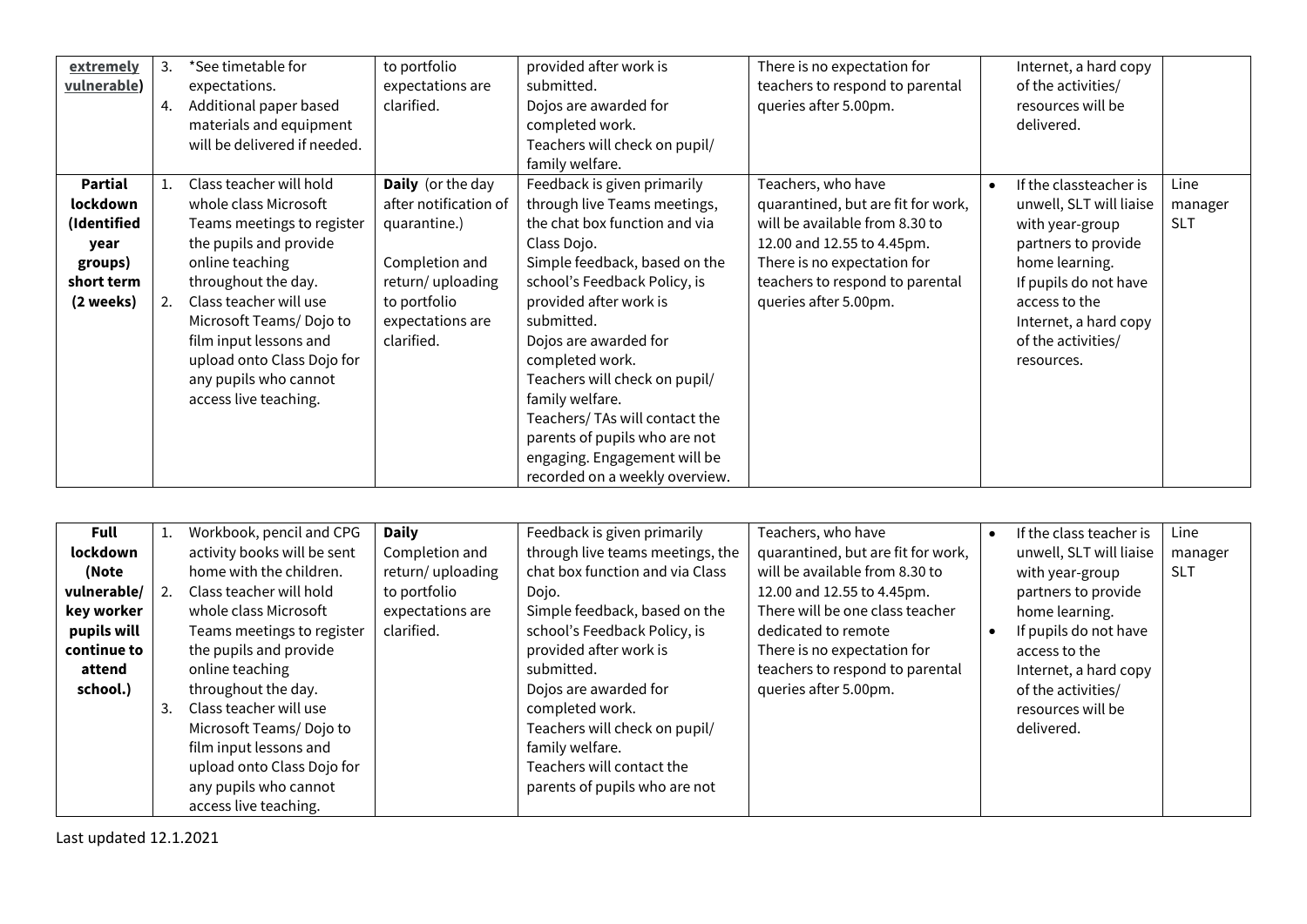|  | <br>. Engagement will be<br>engaging.               |  |  |
|--|-----------------------------------------------------|--|--|
|  | $r_{\Omega}$<br>ז weekly overview.<br>on a<br>oraea |  |  |

## **Non- Engagement with Remote Learning**

- 1. In the first instance, class teachers will contact families personally in a welfare capacity to ascertain why work is not being completed. If there is an issue with the Internet / devices, school will provide hard copies of the tasks. It may be possible to borrow a device.
- 2. If parents are not answering the phone or emails, a referral will be made by class teachers via My Concern to the pastoral staff/ SLT, who may carry out a home visit.

#### Dear Parents/ Carers,

We have put together a **daily timetable** for your child's learning, whilst they are isolating at home. All completed tasks must be uploaded to Class Dojo in the pupil's portfolio e.g. take a photograph of the pupil's work.

| <b>Subject/Focus</b>         | <b>Activities and Resources</b>                                                                     | <b>Suggested timings</b><br>(These timings may be adapted<br>according to age and ability of the<br>pupil). |
|------------------------------|-----------------------------------------------------------------------------------------------------|-------------------------------------------------------------------------------------------------------------|
| Daily reading                | School/ home reading books, newspapers, magazines, e-books on Oxford Owl website.                   | $Y1/2 - 10 - 15$ minutes                                                                                    |
|                              |                                                                                                     | $Y3/4 - 20-25$ minutes<br>$Y1/2 - 30-35$ minutes                                                            |
| Spelling practice            | Use word lists provided.                                                                            | 15 minutes                                                                                                  |
| Look, Say Cover, Write Check | Read the word. Cover it up. Write it. Check it's correct. If it's not, try it again. Practise until |                                                                                                             |
| grids.                       | you've got it. Try a spelling test at the end of the week.                                          |                                                                                                             |
| Times tables practice        | TT Rock Stars https://ttrockstars.com/                                                              | 15 minutes AM & PM                                                                                          |
|                              | Top Marks https://www.topmarks.co.uk/maths-games/hit-the-button                                     |                                                                                                             |
|                              | Purple Mash and any practice papers provided.                                                       |                                                                                                             |
| Handwriting practice         | Demonstration videos.                                                                               | $(Y1-Y5)$                                                                                                   |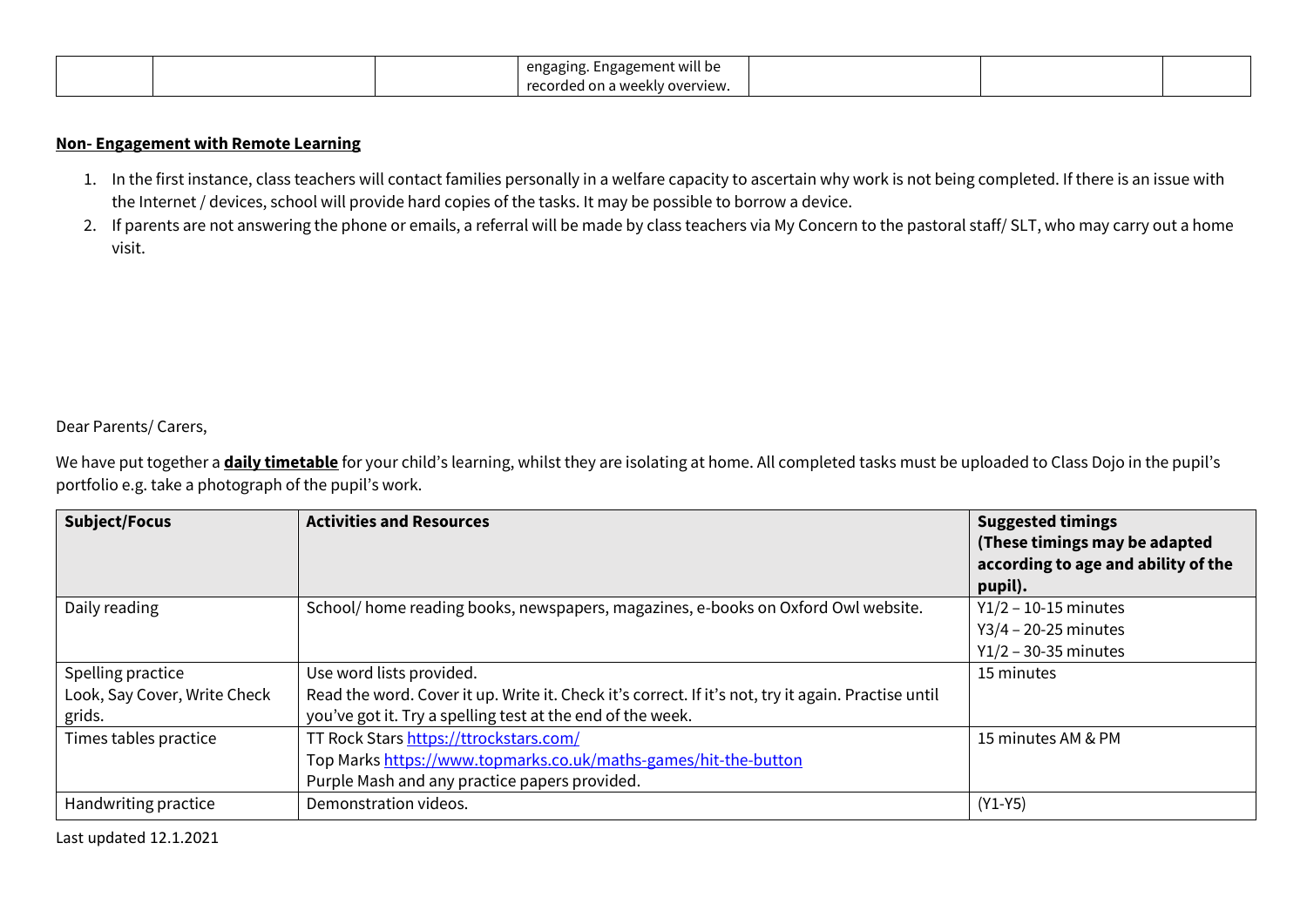|                                                                                     | Copy words using the modelled joins, letter sizes and orientation.                                               | 15 minutes        |
|-------------------------------------------------------------------------------------|------------------------------------------------------------------------------------------------------------------|-------------------|
| Phonics (KS1)                                                                       | RWI activities uploaded to Class Dojo.                                                                           | Y1 - 30 minutes   |
| English task                                                                        | Live teams input<br>Teacher powerpoints and practice worksheets uploaded to Class Dojo.                          | 1 hour            |
| Maths                                                                               | Live teams input<br>White Rose Video inputs and practice worksheets uploaded to Class Dojo.                      | 1 hour            |
| Learning Project (Geography,<br>history, RE, PE, PSHE, science,<br>art, computing). | Set by class teacher via Class Dojo. Activities could involve research, writing, drawing or<br>making something. | $2 \times 1$ hour |

## **Home-schooling advice**

Home-schooling is very different to school. It is much better to do things little and often. Your child's classteacher will create a timetable for you, but remember you can adapt this to suit the needs of your child.

- 1. Create a safe space for learning with all the equipment they will need.
- 2. Have a consistent routine in place, including start and end times for the day, lunch and break times.
- 3. Split work up into manageable chunks.
- 4. Take regular rest breaks and drink plenty of water.
- 5. Limit screen time and try to be active.
- 6. Make it fun, trying to incorporate your child's interests as much as possible.

## **Online practice, revision and guidance to support your child's learning:**

<https://www.bbc.co.uk/newsround>

Maths made easy<https://mathsmadeeasy.co.uk/ks2-revision/year-6-maths/>

[www.spellingframe.co.uk](http://www.spellingframe.co.uk/)

<https://www.spellzone.com/>

<https://www.twinkl.co.uk/resources/parents> (free resources to download)